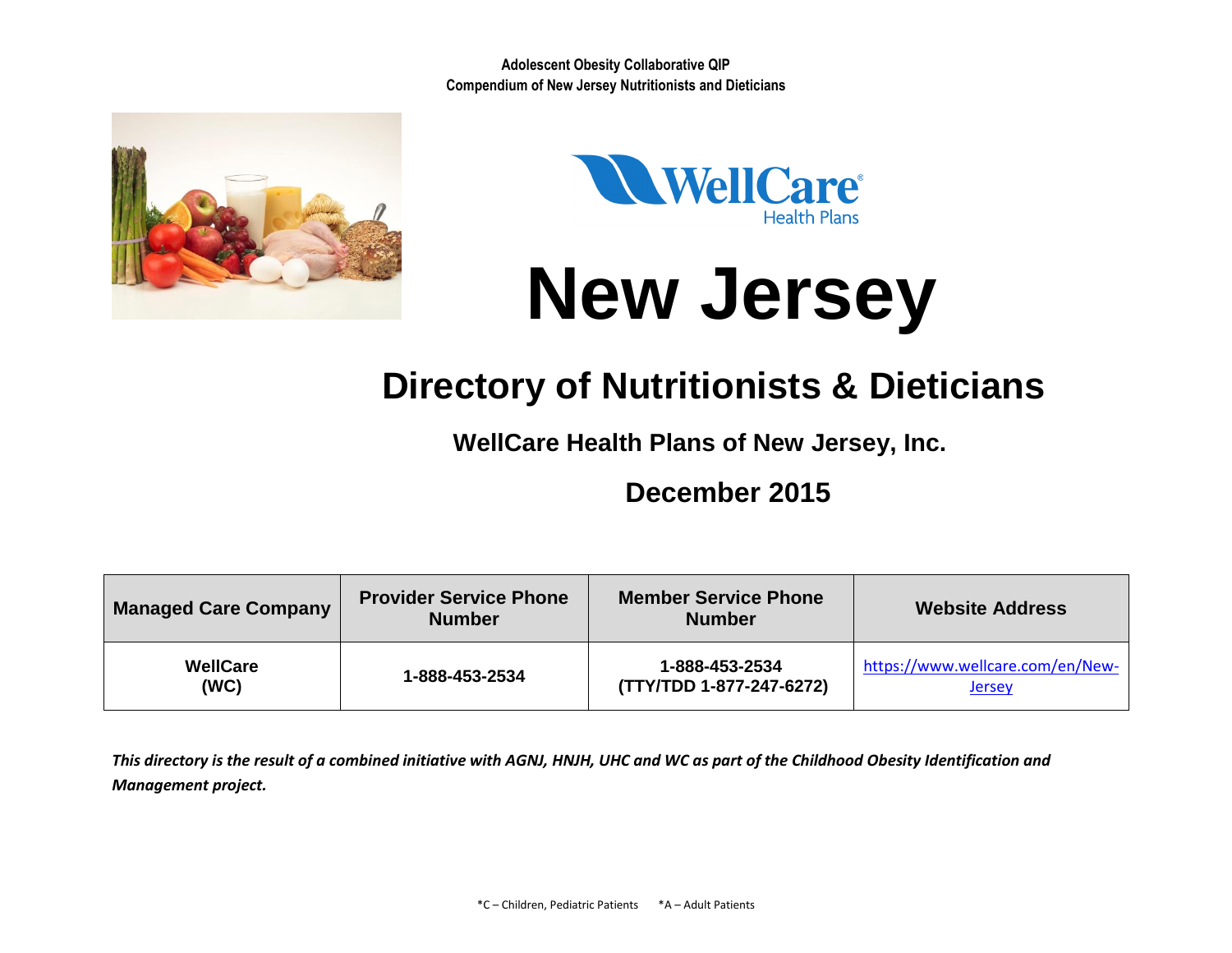| <b>First Name</b> | <b>Last Name</b>   | <b>Provider</b><br><b>Site</b>                                 | <b>PROVIDER</b><br><b>ADDRESS</b>                                                                                                     | <b>PHONE</b>                                                           | <b>FAX</b>            | <b>PROVIDER</b><br><b>Credentials/ Services</b><br><b>Provided</b>                   | WellCare       | County |
|-------------------|--------------------|----------------------------------------------------------------|---------------------------------------------------------------------------------------------------------------------------------------|------------------------------------------------------------------------|-----------------------|--------------------------------------------------------------------------------------|----------------|--------|
| Azadeh            | Ahmadi             | Individual<br>Practice                                         | 265<br>Ackerman<br>Ave Ste.202<br>Ridgewood,<br>NJ 07450                                                                              | $(973)$ 471-<br>4467                                                   | $(201)$ 447-<br>0903  | MS, RD, CDE/<br>Dietician, Metabolic<br>Nutritionist, Nutrition<br>Education<br>C, A | $\overline{X}$ | Bergen |
| Suzanne           | Yachechak          |                                                                | 180 Overlook<br>Ave<br>Hackensack,<br>NJ 07601                                                                                        | $(201)$ 487-<br>6564                                                   | $(201) 880 -$<br>4124 | RD/ Nutritional<br>Counseling<br>С                                                   | $\overline{X}$ | Bergen |
| Debra             | Brown-<br>Grossman | Individual<br>Practice                                         | 50 Church St<br>Ste. L-11<br>Montclair, NJ<br>07042                                                                                   | $(973) 655 -$<br>1335                                                  |                       | RD, CDE/ Nutritional<br>Counseling<br>C, A                                           | $\overline{X}$ | Essex  |
| Latifah G.        | Abdus-Salaam       | <b>FQHC</b><br>Newark<br>Community<br>Health<br>Centers        | 444 William<br>St, East<br>Orange, NJ<br>07017                                                                                        | $(973) 676 -$<br>1900                                                  |                       | RD/ Nutritional<br>Counseling, Weight<br>Loss Management<br>C, A                     | $\overline{X}$ | Essex  |
| Paula             | Clinton            | <b>FQHC</b><br><b>Newark</b><br>Community<br>Health<br>Centers | 1150<br>Springfield<br>Ave, Irvington<br>NJ 07111<br>741<br>Broadway,<br>Newark, NJ<br>07104<br>101 Ludlow<br>St, Newark,<br>NJ 07114 | $(973) 399 -$<br>6292<br>$(973)$ 483-<br>1300<br>$(973) 565 -$<br>0355 | 973)483-<br>3787      | RD/ Nutritional<br>Counseling, Weight<br>Loss Management<br>C, A                     | $\overline{X}$ | Essex  |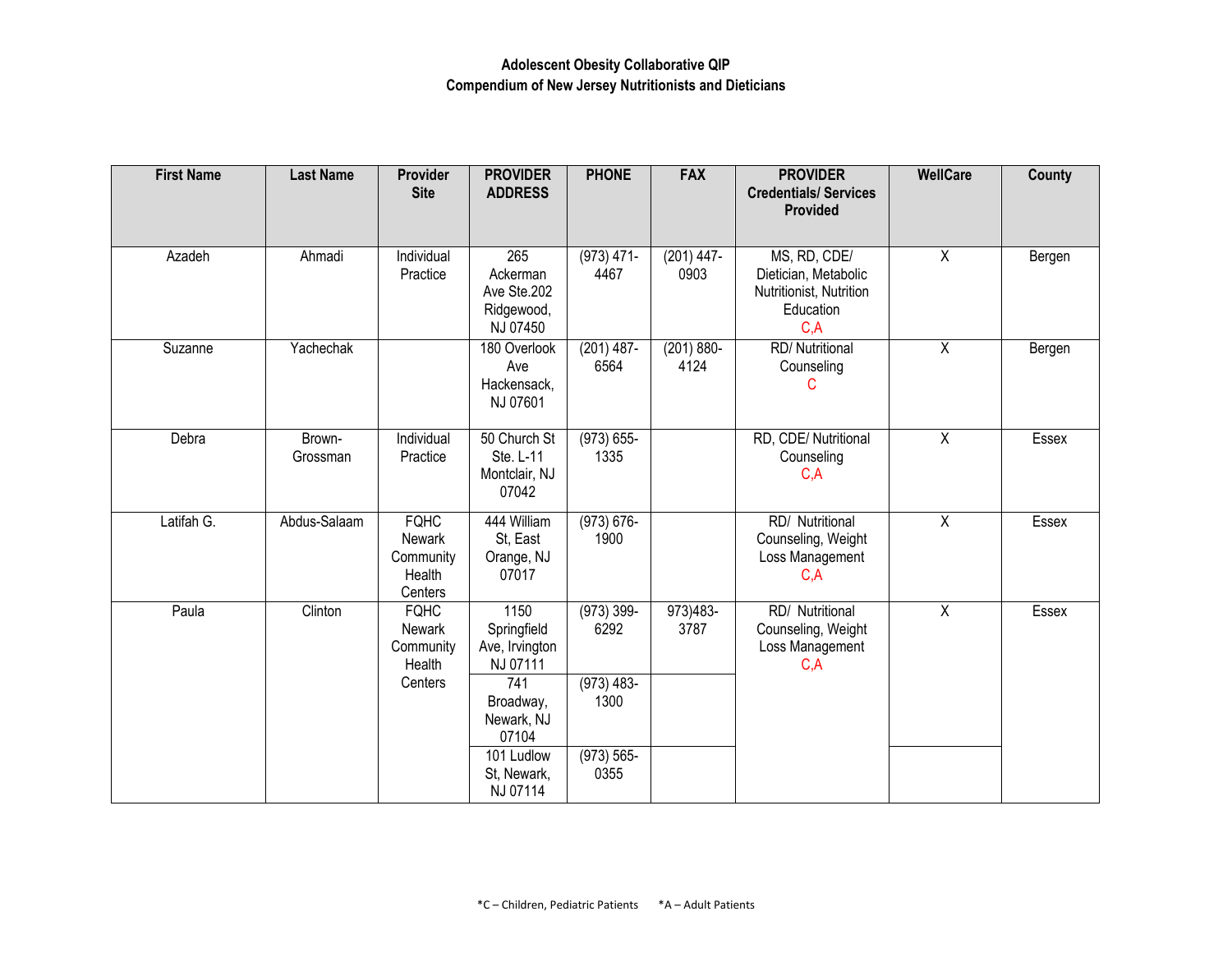#### **Adolescent Obesity Collaborative QIP Compendium of New Jersey Nutritionists and Dieticians**

| <b>First Name</b> | <b>Last Name</b> | <b>Provider</b><br><b>Site</b>                    | <b>PROVIDER</b><br><b>ADDRESS</b>                       | <b>PHONE</b>          | <b>FAX</b>            | <b>PROVIDER</b><br><b>Credentials/ Services</b><br><b>Provided</b> | WellCare       | County    |
|-------------------|------------------|---------------------------------------------------|---------------------------------------------------------|-----------------------|-----------------------|--------------------------------------------------------------------|----------------|-----------|
|                   |                  |                                                   | 37 North Day<br>St, Orange,<br>NJ 07050                 | $(973) 375 -$<br>2611 |                       |                                                                    |                |           |
| Heather           | Russell          | St Joseph's<br><b>Health Care</b><br><b>SJRMC</b> | 158 14th<br><b>Street</b><br>Hoboken, NJ<br>07030-4439  | $(973) 754 -$<br>5780 | $(973) 754 -$<br>5794 | RD/ Nutritional<br>Counseling<br>C, A                              | $\overline{X}$ | Hudson    |
| Heather           | Russell          | St Joseph's<br><b>Health Care</b><br><b>SJRMC</b> | 158 14th<br><b>Street</b><br>Hoboken, NJ<br>07030-4439  | $(973) 754 -$<br>5780 | $(973) 754 -$<br>5794 | RD/ Nutritional<br>Counseling<br>C                                 | $\overline{X}$ | Hudson    |
| Kusum L.          | Kansal           | St Joseph's<br><b>Health Care</b><br><b>SJRMC</b> | 158 14th<br><b>Street</b><br>Hoboken, NJ<br>07030-4439  | (973) 754-<br>5780    | (973) 754-<br>5794    | RD/ Nutritional<br>Counseling<br>С                                 | $\overline{X}$ | Hudson    |
| Heather V.        | Marretta         | St Joseph's<br><b>Health Care</b><br><b>SJRMC</b> | 158 14th<br><b>Street</b><br>Hoboken, NJ<br>07030-4439  | $(973) 754 -$<br>5780 | $(973) 754 -$<br>5794 | RD/ Nutritional<br>Counseling<br>C                                 | $\overline{X}$ | Hudson    |
| Heather           | Cunningham       | Raritan Bay<br>Medical<br>Center                  | 1 Hospital<br>Plaza<br>Old Bridge,<br>NJ 08857-<br>3012 | (732)<br>235-6230     |                       | <b>RD/Nutritional</b><br>Counseling<br>А                           | $\mathsf{X}$   | Middlesex |
| Gwen              | Goodman          | Individual<br>Practice                            | 8 Barrister<br>Lane<br>Manalapan,<br>NJ 07726-<br>3285  | $(732)409 -$<br>0693  | $(732)845-$<br>1099   | RD/ Nutritional<br>Counseling<br>C, A                              | $\overline{X}$ | Monmouth  |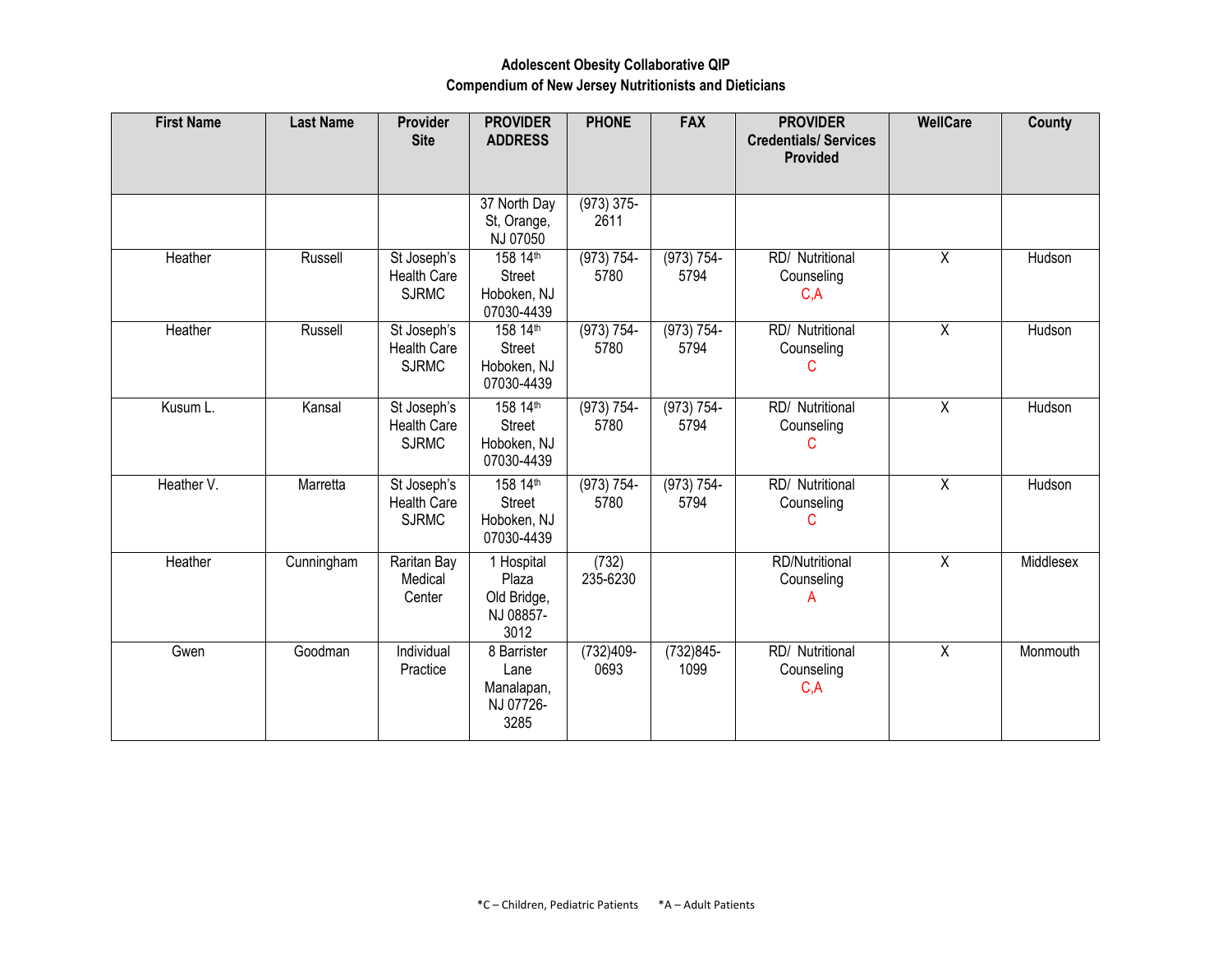#### **Adolescent Obesity Collaborative QIP Compendium of New Jersey Nutritionists and Dieticians**

| <b>First Name</b> | <b>Last Name</b> | Provider<br><b>Site</b>                                                     | <b>PROVIDER</b><br><b>ADDRESS</b>                                         | <b>PHONE</b>          | <b>FAX</b>            | <b>PROVIDER</b><br><b>Credentials/ Services</b><br>Provided                                | <b>WellCare</b> | <b>County</b> |
|-------------------|------------------|-----------------------------------------------------------------------------|---------------------------------------------------------------------------|-----------------------|-----------------------|--------------------------------------------------------------------------------------------|-----------------|---------------|
| Hinda             | <b>Burstein</b>  | Ctr For<br>Health,<br>Education,<br>Medicine<br>and<br>Dentistry<br>(CHEMD) | 1771 Madison<br>Avenue<br>Lakewood, NJ<br>08701-1251                      | $(732)$ 364-<br>2144  | $(732) 364 -$<br>3559 | RD/ Nutritional<br>Counseling, Clinical<br>Dietician<br>C, A                               | $\overline{X}$  | Ocean         |
| Azadeh            | Ahmadi           |                                                                             | 53 Passaic<br>Avenue Ste.1<br>Passaic<br>07055-4801                       | $(973)$ 471-<br>4440  | $(973)471-$<br>4681   | <b>RD/ Nutritional</b><br>Counseling, Diabetic<br>Education, Diabetic<br>Nutrition<br>C, A | $\overline{X}$  | Passaic       |
|                   |                  |                                                                             | 265<br>Ackerman<br>Ave<br>Ridgewood,<br>NJ 07450                          | $(917) 664 -$<br>1248 | $(201)$ 447-<br>0903  |                                                                                            |                 |               |
| Heather M.        | Russell          | St. Joseph's<br>Healthcare                                                  | 703 Main<br>Street<br>Paterson, NJ                                        | $(973) 754 -$<br>2000 | $(973) 754 -$<br>3798 | <b>RD/ Nutritional</b><br>Counseling<br>C, A                                               | $\overline{X}$  | Passaic       |
|                   |                  |                                                                             | 07503                                                                     | (973) 754-<br>2097    | $(973) 754 -$<br>2628 |                                                                                            |                 |               |
| Alyce             | Thomas           | St. Joseph's<br>Health Care                                                 | $\overline{57}$<br>Willowbrook<br>Blvd.Ste 301<br>Wayne, NJ<br>07470-7045 | $(973)754-$<br>4074   | $(973)754-$<br>4075   | RD/ Nutritional<br>Counseling<br>А                                                         | $\overline{X}$  | Passaic       |
|                   |                  |                                                                             | 525 Union<br>Blvd.<br>Totowa, NJ<br>07512-2442                            | $(973)754-$<br>4074   |                       |                                                                                            |                 |               |